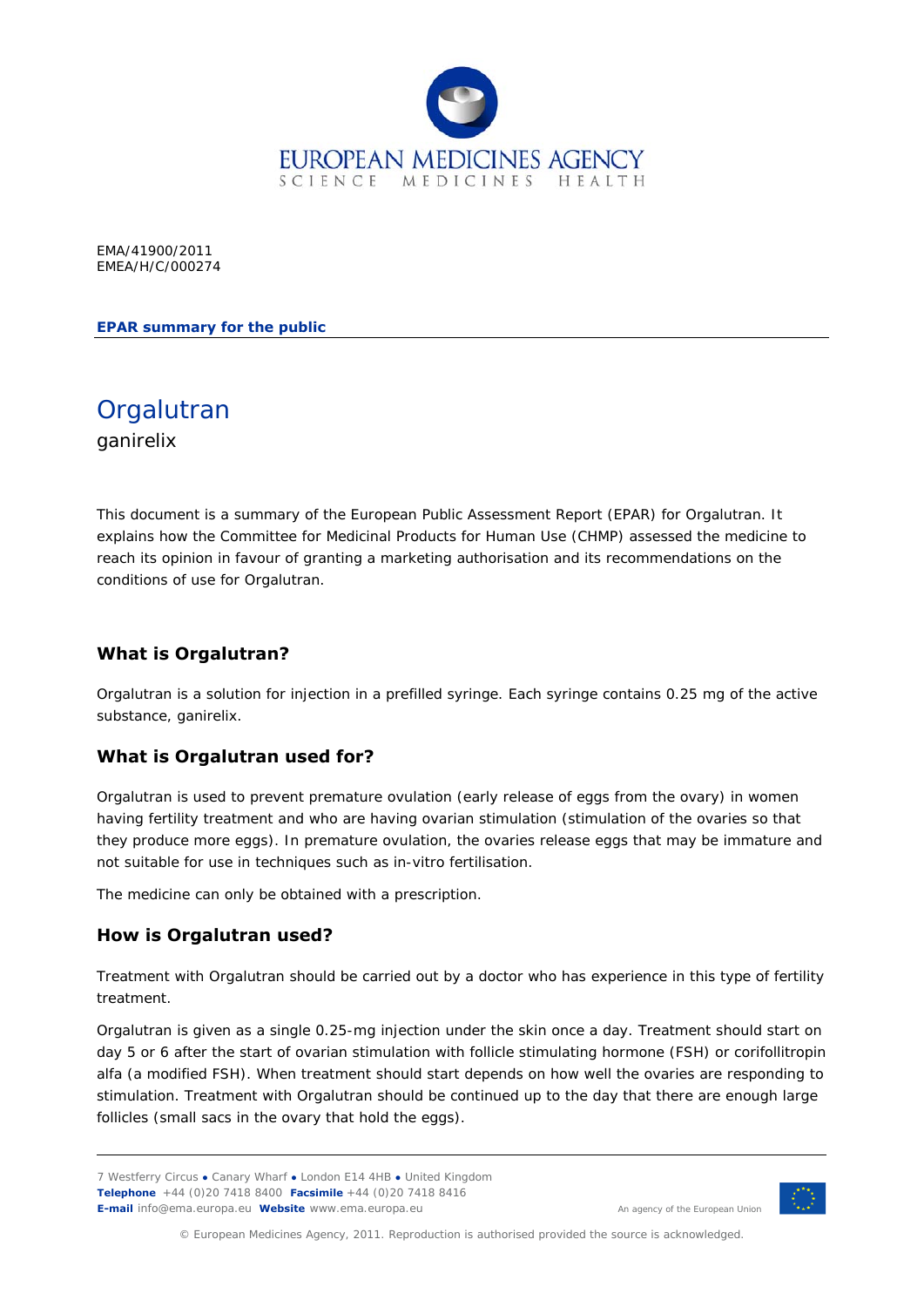Orgalutran is preferably given into the upper leg. The patient or her partner may give the injections themselves, if they have been trained and have access to expert advice. For further information on how to use Orgalutran, see the package leaflet.

## **How does Orgalutran work?**

The active substance in Orgalutran, ganirelix, blocks the receptors for a natural hormone called gonadotrophin-releasing hormone (GnRH). GnRH controls the secretion of another hormone called luteinising hormone (LH), which causes ovulation (the release of eggs during the menstrual cycle). During fertility treatment, ovarian stimulation is normally used to make the ovaries produce more than one egg. A few days later, a hormone called human chorionic gonadotrophin (hCG) is given to trigger ovulation, and the eggs are then harvested. By blocking the effect of GnRH, Orgalutran stops the production of LH, and therefore prevents premature ovulation.

## **How has Orgalutran been studied?**

The ability of Orgalutran to prevent premature ovulation has been studied in three main studies involving 1,335 women. Orgalutran was compared with buserelin, leuprorelin, and triptorelin (GnRH agonists: another group of medicines used to prevent premature ovulation, which work by stimulating the receptor for GnRH to such an extent that the body stops making LH). The main measures of effectiveness were the number of eggs that could be harvested and the number of women who became pregnant.

## **What benefit has Orgalutran shown during the studies?**

After treatment with Orgalutran, the average number of eggs that could be harvested was between 7.9 and 11.6 per woman. Between 20% and 31% of the women became pregnant. Overall, the values for the GnRH agonists were slightly higher.

# **What is the risk associated with Orgalutran?**

In studies, the most common side effect with Orgalutran (seen in more than 1 patient in 10) was a skin reaction at the injection site, mainly redness with or without swelling. For the full list of all side effects reported with Orgalutran, see the package leaflet.

Orgalutran should not be used in people who may be hypersensitive (allergic) to ganirelix, to any of the other ingredients, to GnRH or to other GnRH analogues (medicines that have a similar structure to GnRH and modify the activity of GnRH in the body). It must not be used by women who are pregnant or breast-feeding, or in women with moderate or severe kidney or liver disease. For the full list of restrictions, see the package leaflet.

Sometimes, the ovaries can over-respond to stimulation. This is called 'ovarian hyperstimulation syndrome'. Doctors and patients must be aware of this possibility.

# **Why has Orgalutran been approved?**

The CHMP decided that Orgalutran's benefits are greater than its risks and recommended that it be given marketing authorisation.